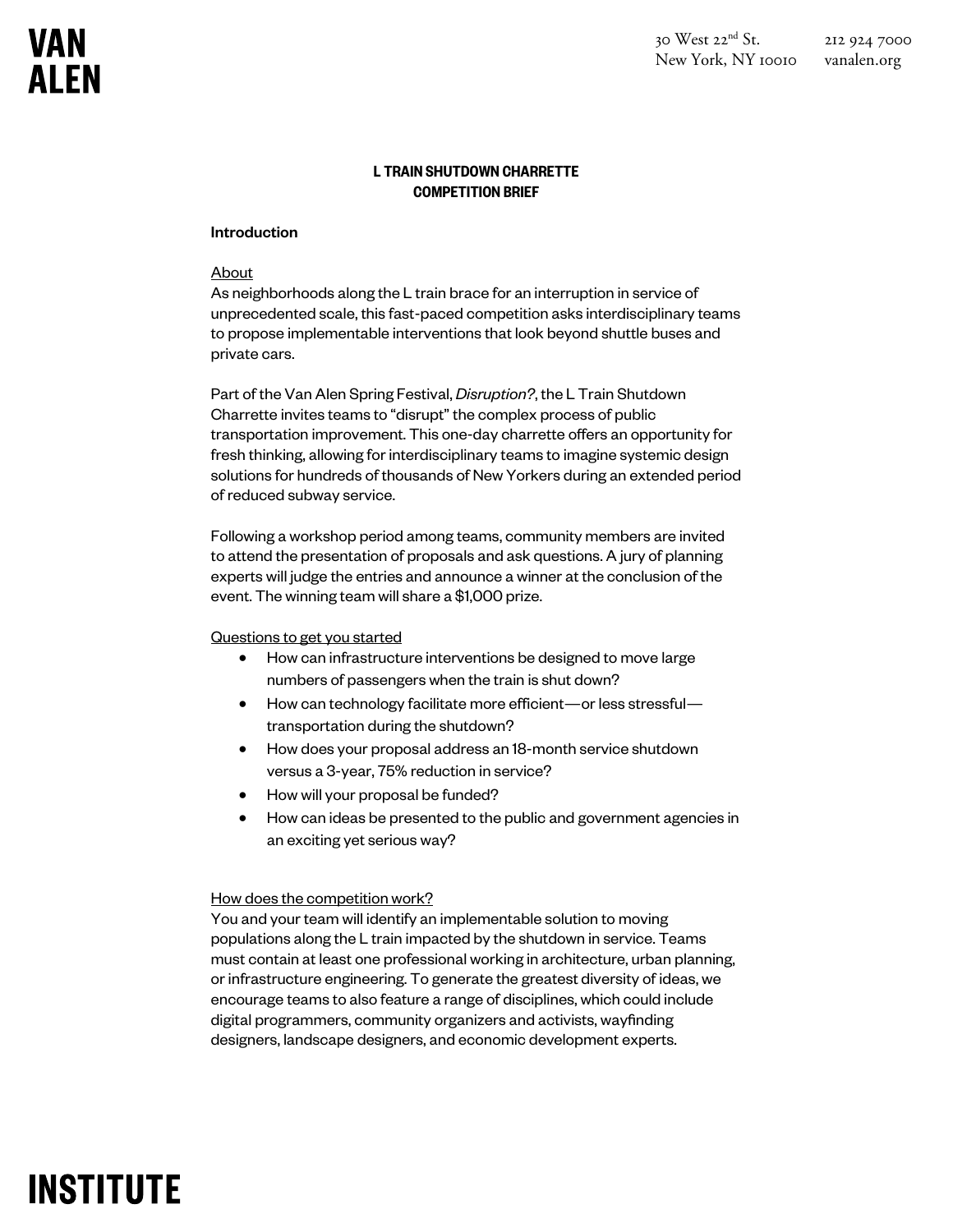Submit your 150-word concept and names and affiliations of team members by midnight EDT on June 9. On June 10, a selection of five-seven finalist teams will be invited to participate in the charrette on Sunday, June 12, 12:30pm at Van Alen Institute.

Between 12:30pm and 4:00pm, teams will work through a set of prompts, refining a proposal to be presented in a format that will be revealed at the beginning of the workshop. Materials and lunch will be provided.

Between 4:00pm and 5:30pm, teams will present their proposals and answer questions before a jury and open audience.

Between 5:30pm – 6:15pm, as the jury privately determines the best proposal, attendees are invited to enjoy a drink and discuss ideas with the competition teams.

At 6:15pm, the winning team will be announced. The team will be awarded a \$1,000 cash prize and work closely with Van Alen to further refine their proposal.

### Evaluation Criteria

Jurors will evaluate proposals based on the following criteria:

- It proposes a feasible solution and unconventional strategies that resourcefully address efficiency, equity, and quality of life during interrupted L train service, within a set budget.
- It clearly communicates key existing conditions of the L train route, the people the proposal addresses, the infrastructural need, the urban context, and how the proposal will achieve its stated goals.
- It demonstrates interdisciplinary thinking and collaboration among team members from different fields of expertise.
- It presents ideas that are understandable to a wide audience and increases their understanding of cities, and is compelling for official agencies.
- It connects to and builds on existing initiatives from research entities and government agencies.

All information required can be found on vanalen.org. If you have questions, please contact Steven Thomson, Van Alen Institute at sthomson@vanalen.org.

### **Eligibility**

To participate, you must be part of a multidisciplinary team of up to four members; individuals may not participate alone. Your team must include at least one professional from architecture, urban planning, or infrastructure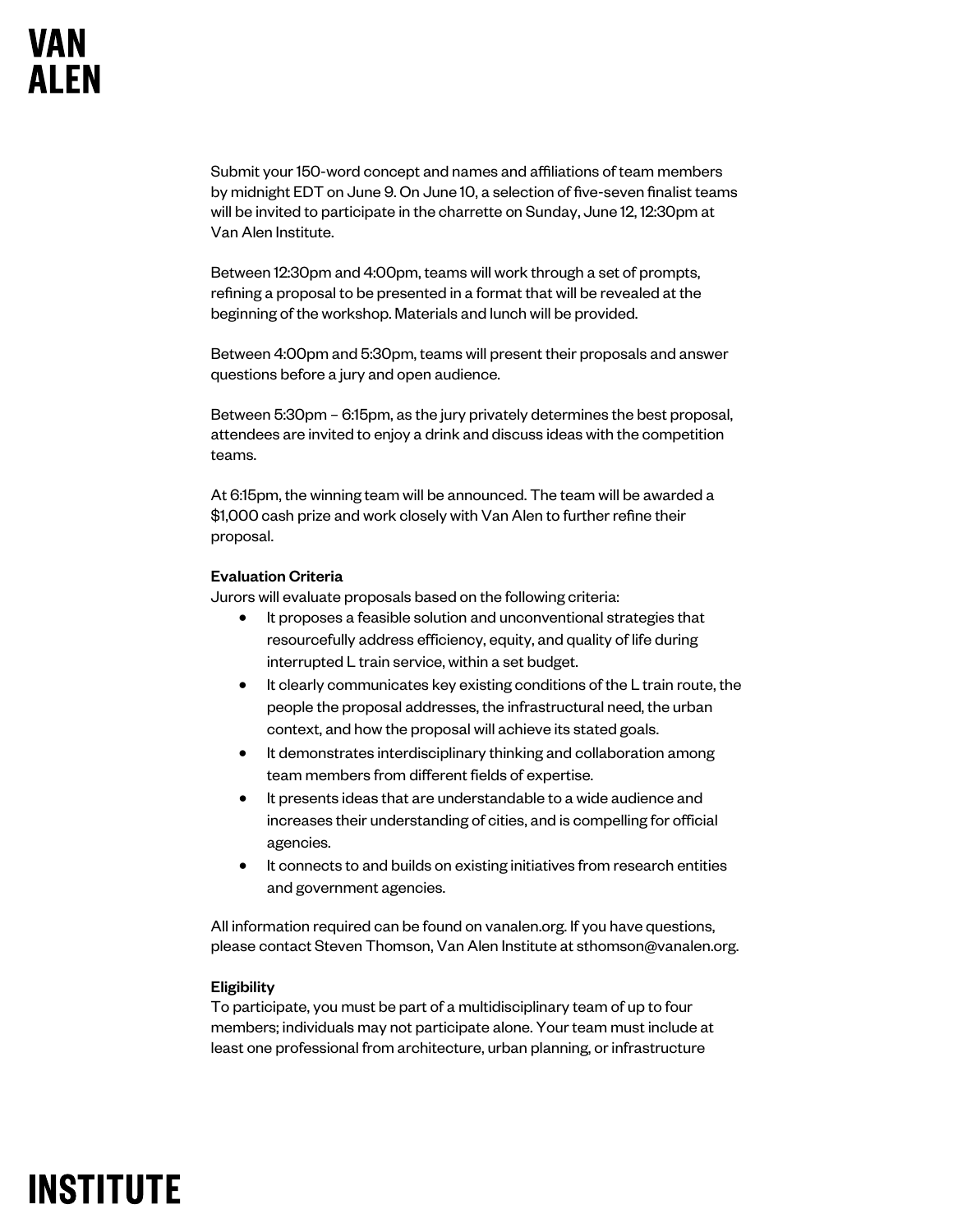engineering. This competition is open to both professionals and students. All members of the team must be available to be present at Van Alen Institute in New York City on Sunday, June 12.

#### Entering the Competition

Entry fee: There is no entry fee for entering L Train Shutdown Charrette. Number of entries: Individuals may participate on only one team. Each team is permitted to enter only one submission.

Submission of concepts: Teams must submit a maximum 150-word concept by midnight EDT on June 9. Finalists will be notified on June 10.

Your entry must include a written concept description of your proposal. Clearly state your proposed solution(s), the name(s), contact information, title, and affiliation of the team members. Accompanying illustrations of your concept are not accepted; however, team members have the option to upload an accompanying portfolio of past work.

All entries must be in English. Proposals must be uploaded using the submission link on vanalen.org by midnight EDT on June 9, 2016. Entrants will receive a confirmation that the files have been uploaded and should retain this confirmation for reference. Failure to comply with any of these submission requirements will result in immediate disqualification.

#### Legal

Further details on charrette proposal requirements and presentation formats will be provided to the finalist teams.

Publication restrictions: Entrants may not refer to projects that have already been implemented or that have been designed on the basis of any agreement entered into by the entrant or entrants with a public, public/private or fully private body with the intention of actual development of the project in question. Similarly, entries may not refer to projects published before the last day of the deliberations of the judging panel.

Infringement of copyright and other intellectual property: All work submitted for the competition must be the entrant's original work. It is the entrant's sole responsibility to ensure that the work submitted does not infringe upon the intellectual property rights of any third party, including, but not limited to copyright, trademark and design right. Van Alen shall not be responsible for entrant's infringement of any third party intellectual property rights, regardless of whether said infringement was known or should have been known by entrant.